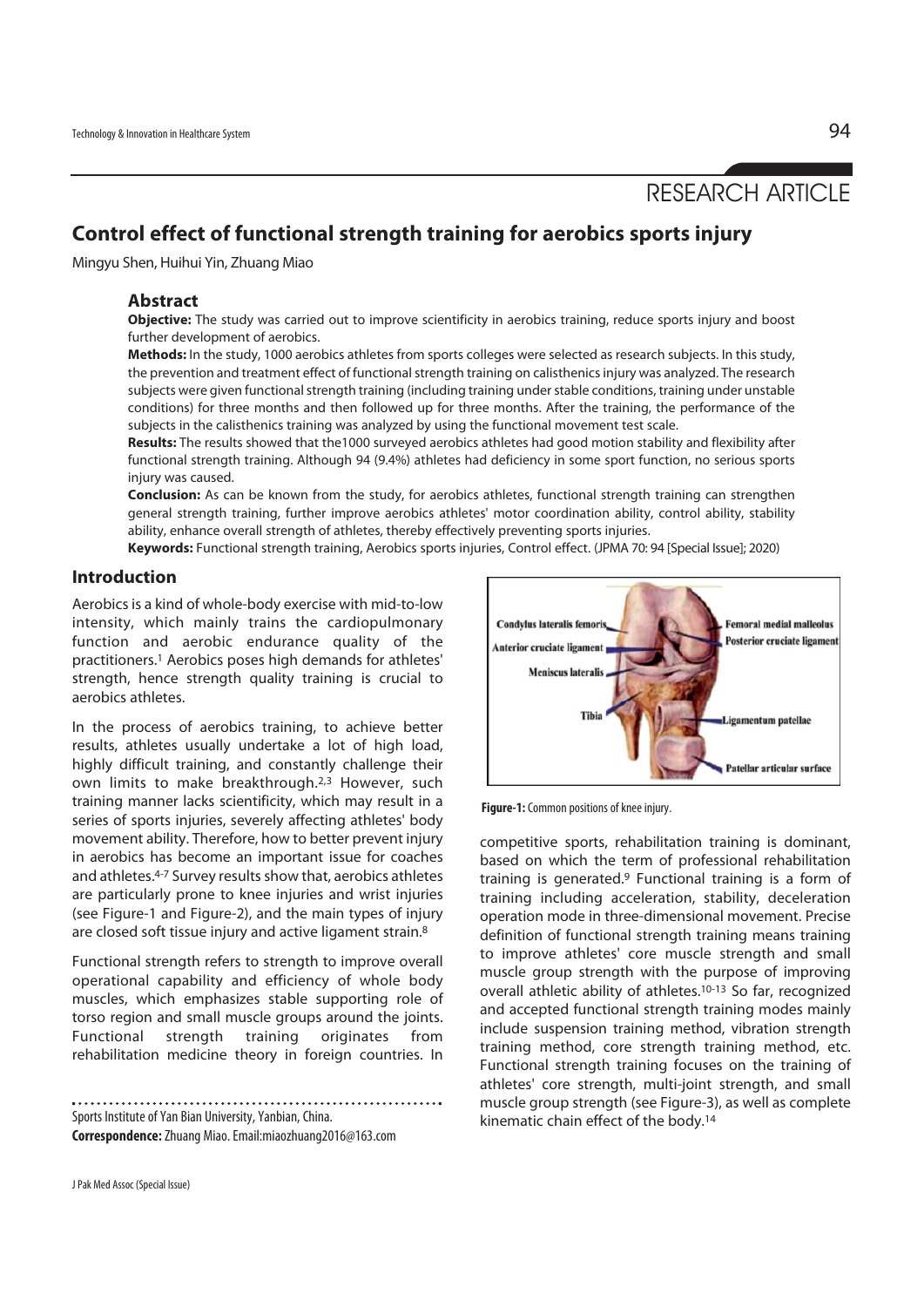

**Figure-2:** Common positions of wrist joint injury.

Functional strength training focuses on the improvement of overall muscle energy level, attaches importance to the role of stabilizing muscles around joints, and emphasizes the multiple dimension training of multiple joints. Through reviewing a large number of literature, it can be known that long-term adherence to functional strength training can effectively help athletes improve movement stability and flexibility. When faced with some sudden movement risks, athletes can make rapid response, thereby reducing probability of sports injury.15 In order to fully understand the effect of functional strength training on the prevention and treatment of calisthenics injuries, the injuries and athletic ability levels of 1000 calisthenics who received functional strength training were tracked, analyzed and comprehensively evaluated.

# **Subjects and Methods**

In this experimental study, 1000 students majoring in

95 Technology & Innovation in Healthcare System

aerobics from 25 sports colleges and universities were enrolled as the research subjects from September to December, 2014. The inclusion criteria of the sample was that all the students had good physical quality, without serious liver and kidney dysfunction or coagulation system diseases. The selected subjects included 437 males and 563 females, with age ranging between 14 and 21 years. The average age was (16.7  $\pm$  1.3) years, average height was (165.64  $\pm$  44.36) cm, average weight was  $(55.43 \pm 31.47)$  kg and average term of aerobics training was (2.17  $\pm$  0.14) years. The training equipment used in the study included Swiss ball, medicine ball, annular elastic band, simple suspension sling, bell, sandbag and so on. All the research subjects involved in this study had the right to know, and signed the informed consent.

**Training Methods:** During the research period (January to March 2014), in addition to professional training courses, the 1000 selected athletes needed to do three additional functional strength exercises every Monday, Wednesday and Friday (which can be arranged according to the students' schedule), with each training time controlled in 30-50 minutes. In this study, functional strength training was divided into two parts: training under stable conditions and training under unstable conditions.16,17 The training mainly aimed at athletes' upper limb, trunk part, lower limbs.

**Training under stable conditions:** (1) upper limb: headstand against the wall, push-ups, stride support, etc.; (2) trunk: V up, prone back up, hip twist, side waist up, waist side support; (3) lower extremity: leapfrog, continuous abdomen jump, halve squat with.



**Figure-3:** Key positions of strength training.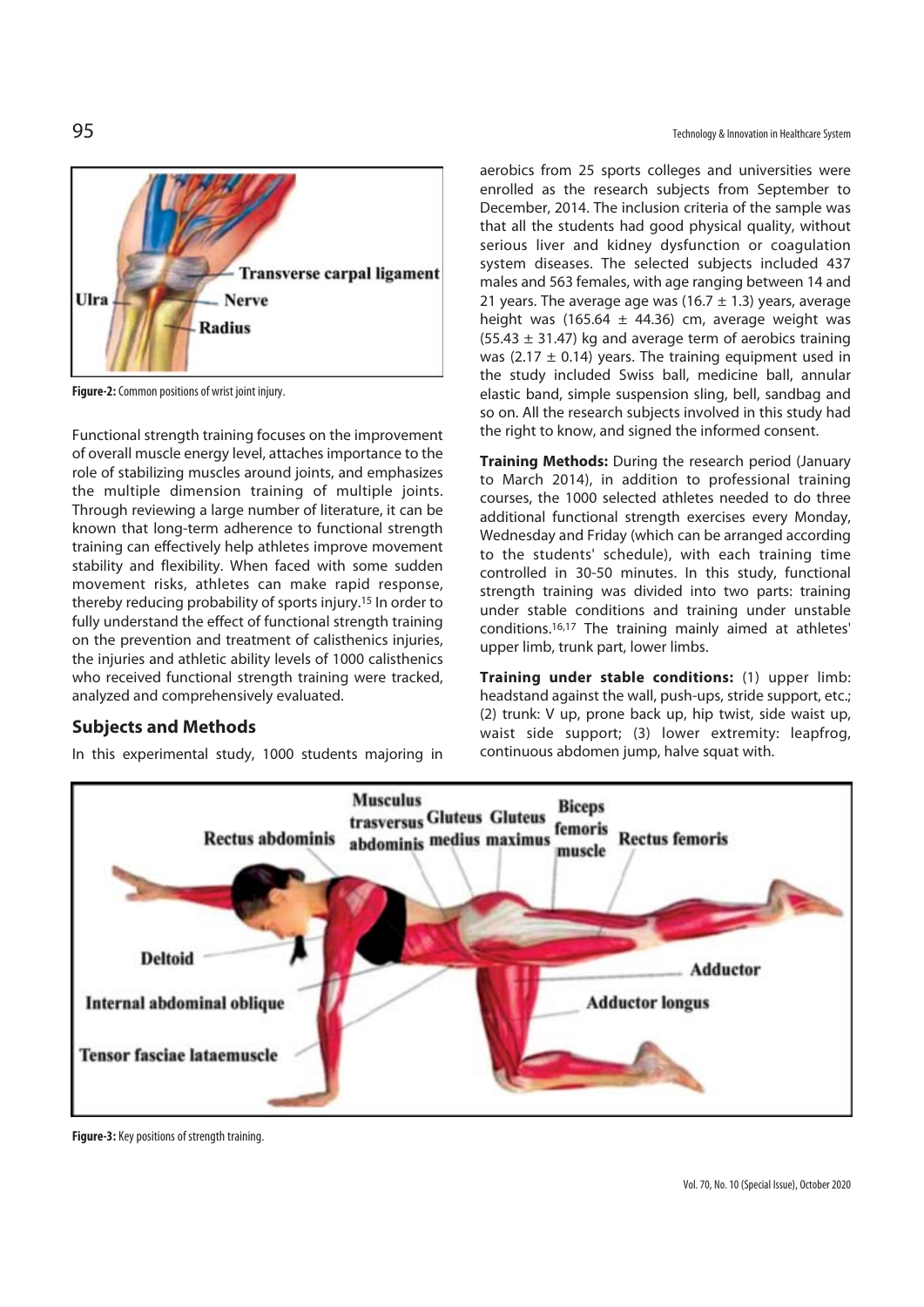**Training under unsteady conditions:** (1) upper limb: suspensory push-ups, suspensory pull up exercise, pushups with hands grasping ball; dumbbell lift while sitting on Swiss ball; (2) trunk: suspensory side stay, push-ups with feet on Swiss ball; (3) prone knees resistance exercise, one leg squat on Swiss ball, resistance and stretching knee exercise in sitting posture.

After training for consecutive three months, symmetry, body movement weak chain, limitations of athletes were investigated and assessed with functional motion test scale. The Scale included a total of seven exercise capacity tests.5,18,19 Based on progress of athletes, there are 3 ranks in every movement: 3 points, 2 points, 1 point, with a total of 21 points. 14 points represents the passing line. Test movements include: (1) deep squat with hands lifting bar; (2) hurdle with single knee lifted; (3) split squat with rod held at the back; (4) measurement of the distance between hands with rod held at the back; (5) supine straight leg raise; (6) stability push-ups in the core area; (7) front support balance stand. The above are the contents of research approved by the IRB, and these indicators are used as a reference to evaluate the results.

**Statistical Method:** SPSS 21.0 statistical software was used for data analysis and processing. The count data were expressed by (n,%) and verified by chi-square, and measurement data were expressed by  $(x \pm s)$  and verified by t test. The difference was considered statistical significant when P < 0.05.

#### **Results**

The results showed that the1000 surveyed aerobics athletes had good motion stability and flexibility after functional strength training. Although 94 (9.4%) athletes had deficiency in some sport function, no serious sports injury was caused.

The average score of 1000 aerobics athletes' actions is as follows:

Deep squat with hands lifting bar:  $(2.07 \pm 0.76)$  points;

Hurdle with single knee lifted:  $(2.14 \pm 0.69)$  points;

Split squat with rod held at the back:  $(1.92 \pm 0.72)$  points;

Measurement of the distance between hands with rod held at the back:  $(1.62 \pm 0.91)$  points;

Supine straight leg raise:  $(1.93 \pm 0.67)$  points;

Stability push-ups in the core area:  $(1.77 \pm 1.12)$  points;

Front support balance stand:  $(1.65 \pm 0.86)$  points.

There were significant improvements in the above results

compared with the situation before functional strength training. The difference was considered statistical significant when P <0.05.

#### **Discussion**

Functional strength refers to the strength that emphasizes the stabilizing and auxiliary effect of small muscle groups around the trunk and each joint for the purpose of improving the overall working ability and efficiency of the muscles of the whole body. Functional strength training originates from the theory of rehabilitation medicine in foreign countries. In competitive sports, it mainly focuses on the rehabilitation training of athletes, based on which the term of professional rehabilitation training is generated through years of development.7 Functional training includes acceleration, stabilization and deceleration modes of motion in three-dimensional direction. The accurate definition of functional strength training refers to the training aiming at improving the overall movement ability of the body muscles of the athletes, and strengthening core muscle strength and the strength of the small muscles that assist the stabilization of the joints.8 At present, the functional strength training methods mainly include suspension training method, vibration strength training method and core strength training method.

Functional movement test in the study is an injury prediction system originated from field of physiotherapy and rehabilitation. It consists of a reliable seven-step observation system, through observation and analysis of which, the limitations and asymmetry of movements can be recognized and classified. Limitations and asymmetry of basic movements will weaken functional training and physical training effects, thus increasing the risk of sports injury. Athlete injury is largely due to poor coordination, high muscle tension, or large partial load caused by compensatory movement. Functional movement test is a method to test body flexibility and stability. There is a strong correlation between the test scores and the ability to prevent injuries. Through collection and statistical analysis of relevant data, theoretical basis can be provided for preventing sports injuries and improving athletes' athletic performance.

After three months of functional strength training, test performance of 1000 aerobics athletes in the study was significantly improved. After functional strength training, motor sense of 1000 research objects was significantly improved. Before the training, 337 athletes had motion pain, but after functional strength training, motion pain of 296 athletes gradually disappeared, and exercise capacity was improved significantly as well. In addition, there was